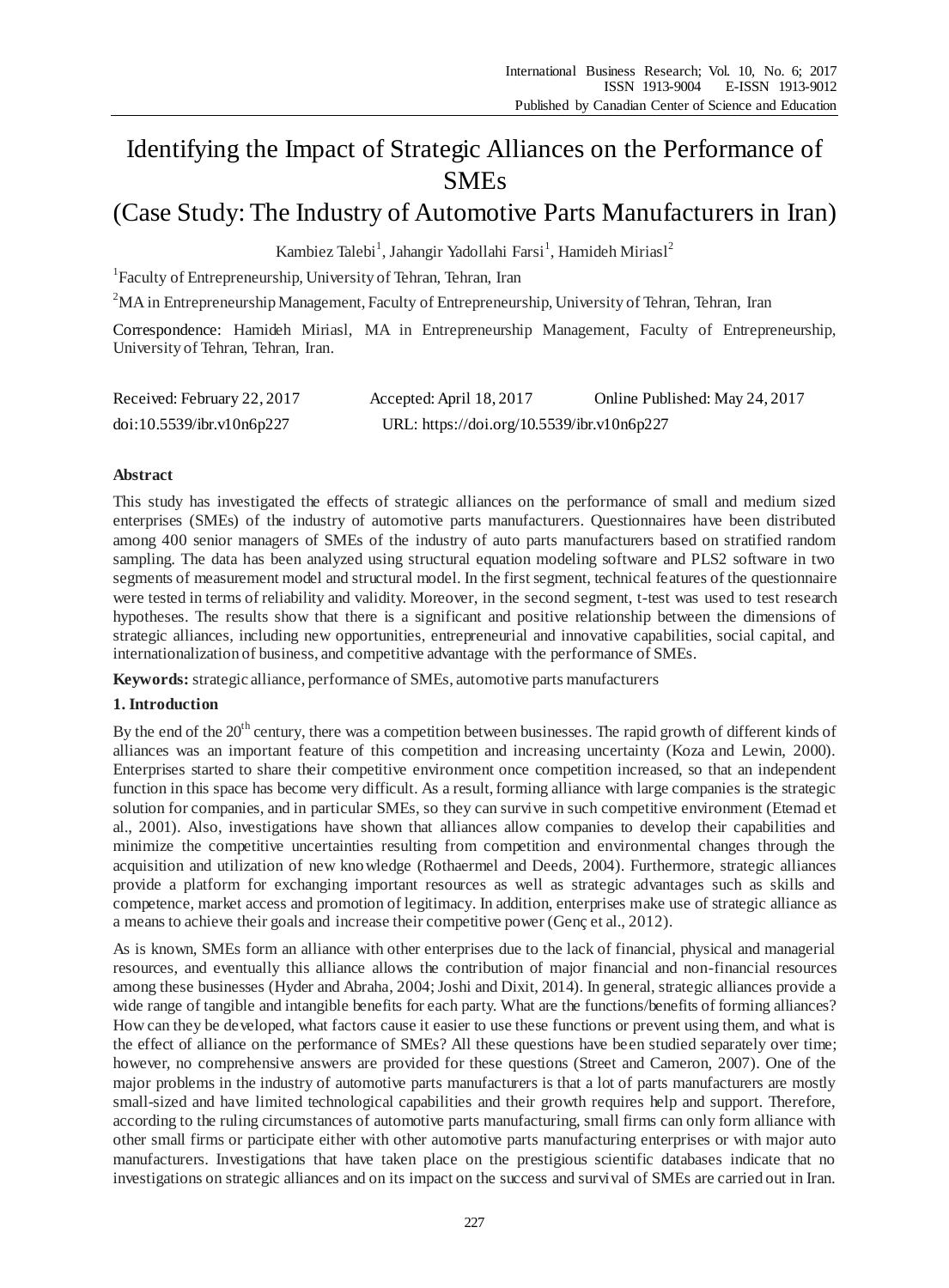Therefore, this paper has tried to correct this gap and both propose a model and answer question, "Whether strategic alliance has any impact on the performance of SMEs in the industry of automotive parts manufacturing?

## **2. Theory and Literature Review**

### *2.1 Strategic Alliance*

When the value chain activities of at least two companies with structures consisted of compatible objectives are combined in order to maintain or achieve significant competitive advantages, strategic alliances are formed (Bronder and Pritzl, 1992). On the other hand, strategic alliances lead to transactions which ultimately help alliance parties to achieve their goals. Also, this partnership improves their performance by reducing costs, acquiring knowledge and market development (Zoogah et al., 2011).

## *2.2 Dimensions of Strategic Alliance*

### 2.2.1 Strategic Alliance and Competitive Advantage

In today's competitive era, SMEs have entered into alliances with other enterprises in order to achieve competitive advantage due to resource limitations and their size restrictions. In the study carried out by Hung et al. (2015), it is stated that cost efficiency, product quality, flexibility, and better delivery are four dimensions of competitive advantage. Moreover, alliances are a source to achieve strategic resources and network sources, resulting in the entrance of SMEs into competitiveness and ultimately they bring long-term benefit leading to the superior performance of these firms. Competitive advantage is achieved through the acquisition of two resources including tangible resources (manpower, equipment, financial resources, and production capacity) and intangible resources including knowledge, organizational learning, market image, and innovative capabilities (Zhao, 2014).

In general, competitive advantage is defined in preceding studies as, "to achieve strategic resources and (marketing, human, technical) knowledge, to raise awareness of the competition, to reduce dependency, to strengthen the innovative approach, to achieve economies of scale in production, to achieve dynamic capabilities and complementary resources and flexibility, to reduce risk taking, to develop market development capabilities, to learn from the skills, to take advantage of management practices of partners, and to acquire recognition. This comprehensive definition of competitive advantage is presented in preceding studies on strategic alliance carried out by Street and Cameron (2007), Jeje (2014), Companys and McMullen (2007), Dyer and Singh (1998), Lew and Sinkovics (2013), and Ireland et al., (2002).

2.2.2 Strategic Alliances and Innovative and Entrepreneurial Capabilities

Innovative and entrepreneurial capability of SMEs is another aspect of strategic alliance. In a study on Portuguese SMEs, it is observed that innovative and collective capabilities are of the most important factors for forming alliances and being engaged in them. Ireland et al. (2002) stated that it is the tracking of innovations with high economic value through sharing the information and knowledge among companies which stimulates the decision to form strategic alliance (Zhao, 2014; Franco and Hesse, 2013). Furthermore, networks are an increasing component of entrepreneurship; they strengthen the ideas, pursue better opportunities, have access to a wide variety of information, and they propose an option to companies so that they can expand their current capabilities (Hoskisson et al., 2011). Lafley, the former CEO of P&G, said that in today's competitive world, no single company is able to innovate and grow fast. Innovation is rarely achieved through internal resources; however, it can be achieved through relations, knowledge, and external information. So external networks strengthen the collective capabilities and acquiring knowledge and various ideas which are a source of innovation (Baker et al., 2015)

### 2.2.3 Strategic Alliance and Internationalization of SMEs

Alliances and contractual arrangements are effective tools for the internationalization of small firms. SMEs will be able to share some of the costs through alliances. Cooperation arrangements can be a way to improve the international performance of family businesses through having access to information and reducing uncertainty when entering international market. Cooperation with other companies, clients, or customers in local market provides useful information about business opportunities, international market characteristics, barriers and problems, as well as the risk of entering international market. As a result, forming alliance with other companies is a way to internationalize SMEs (Fernandez and Nieto, 2005). Entrepreneurial firms could use the alliance to expand their foreign sales base. Small firms can develop their innovation through forming strategic alliance, and on the other hand, they can facilitate their entry into the foreign market by having access to financial resources and complementary partner resources (Leiblein and Reuer, 2004).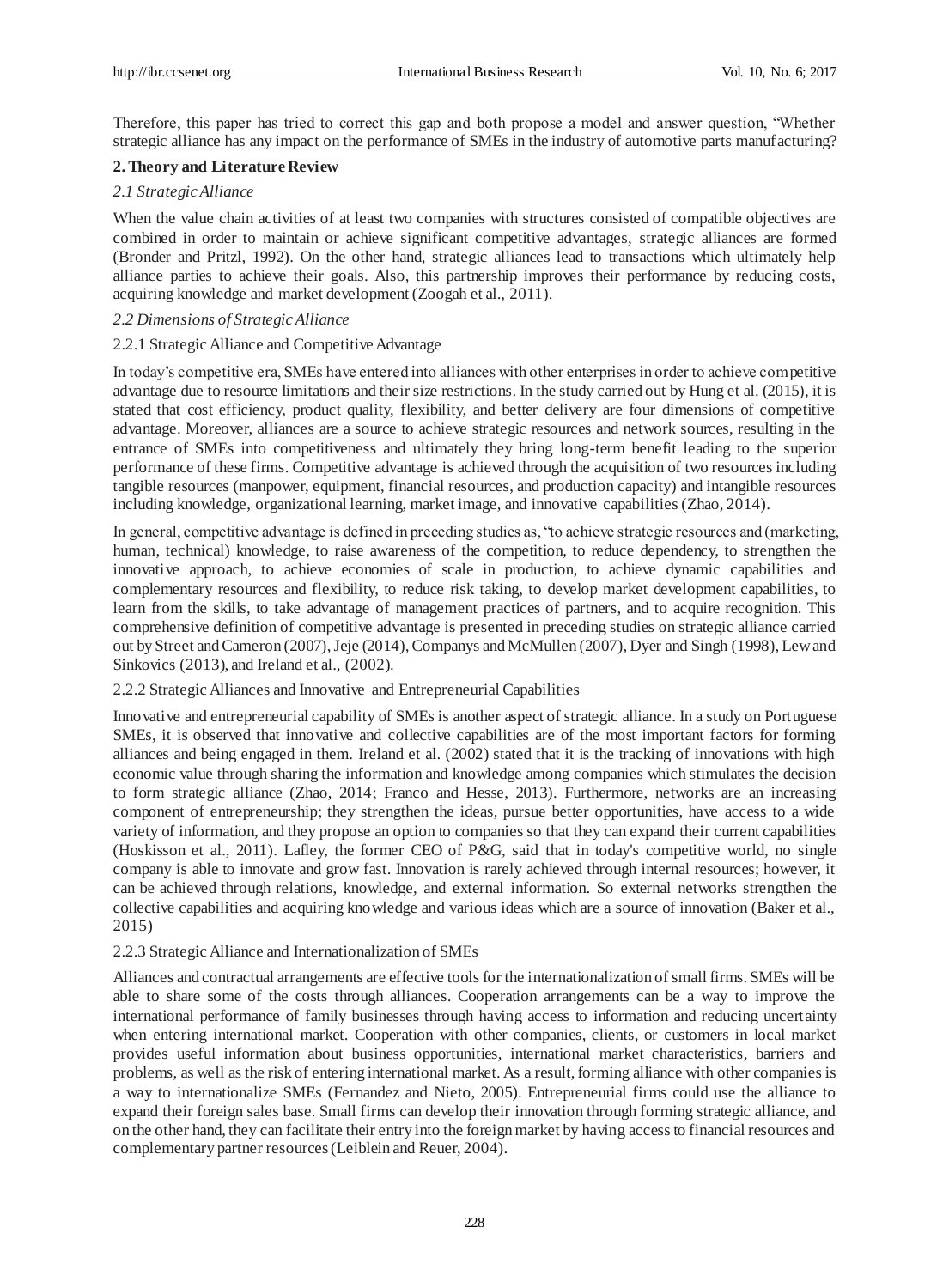#### 2.2.4 Strategic Alliance and Social Capital

Social capital is defined as the development of relationships between one company and other companies and is an important resource in the alliance leading to the success of SMEs. In strategic alliance, social capital is considered as the development of representatives of company partners in interaction with other companies. For example, relationship with leading firms is a valuable resource for small firms. Therefore, firms are looking for partners with significant social capital so that they can have access to network resources. On one hand, evidences show that success is a function of the quality of the relationships between partners. Achieving social capital increases the probability of the success of strategic alliance due to trust and the tendency to share resources among partners (Ireland et al., 2002). Social relations create opportunities through deep awareness, trust, and commitment among partners leading to personal relationships, and awareness of situation and reputation of key people in firms (Eisenhardt and Schoonhoven, 1996).

#### 2.2.5 Strategic Alliance and New Opportunity

Investigations manifest that in the first place, SMEs form alliance with large-sized companies to exploit the opportunities and identify the opportunities. Strategic alliance of the companies in the area of identification and/or exploitation can be categorized on the basis of their motivation to identify new opportunities or exploit existing opportunities (Yung et al., 2014). On identification level, alliances try to identify new knowledge. Entrepreneurial activity includes not only innovation of new product but also identification of new opportunities and market such as the needs of our customers. Since the strategic alliance includes the relationship among large companies and SMEs, so SMEs form alliance with big companies to identify new customers and markets as well as to exploit these markets and new markets (Joshi and Dixit, 2014).

#### *2.3 Evaluating the Performance in Alliance*

There is no consensus about the performance and success of the alliance and there has never been a comprehensive definition of success and performance in alliance. Arino offered a relatively comprehensive framework of alliance performance in 2003. In his research, he has categorized alliance in three groups: financial performance (when firms achieve their financial goals), operational performance (the positive impact on business activities, survival, and continued cooperation) and organizational effectiveness (which embraces both previous groups and includes the realization of objectives and goals, spillover effect, and satisfaction from forming alliance).

#### *2.4 Conceptual Framework of Study*

Many studies investigated strategic alliances and its impact on performance. However, few studies investigated the impact of strategic alliance on the performance of SMEs, and there are few studies focused on the mentioned dimensions in parts manufacturing industry. The model used in this study consists of dependent and independent variables (Figure 1), and all dependent and independent variables which are used in this study are clarified and explained in previous parts. Moreover, the relationships between each of these variables are also reviewed and analyzed on the basis of previous studies. This framework is based on existing theoretical and applied fundamentals, especially studies carried out by Zhao (2014), Yung et al., (2014), Wittmann et al., (2009), Fernandez and Nieto (2005), and Arino (2003).



Figure 1. Conceptual Framework of Research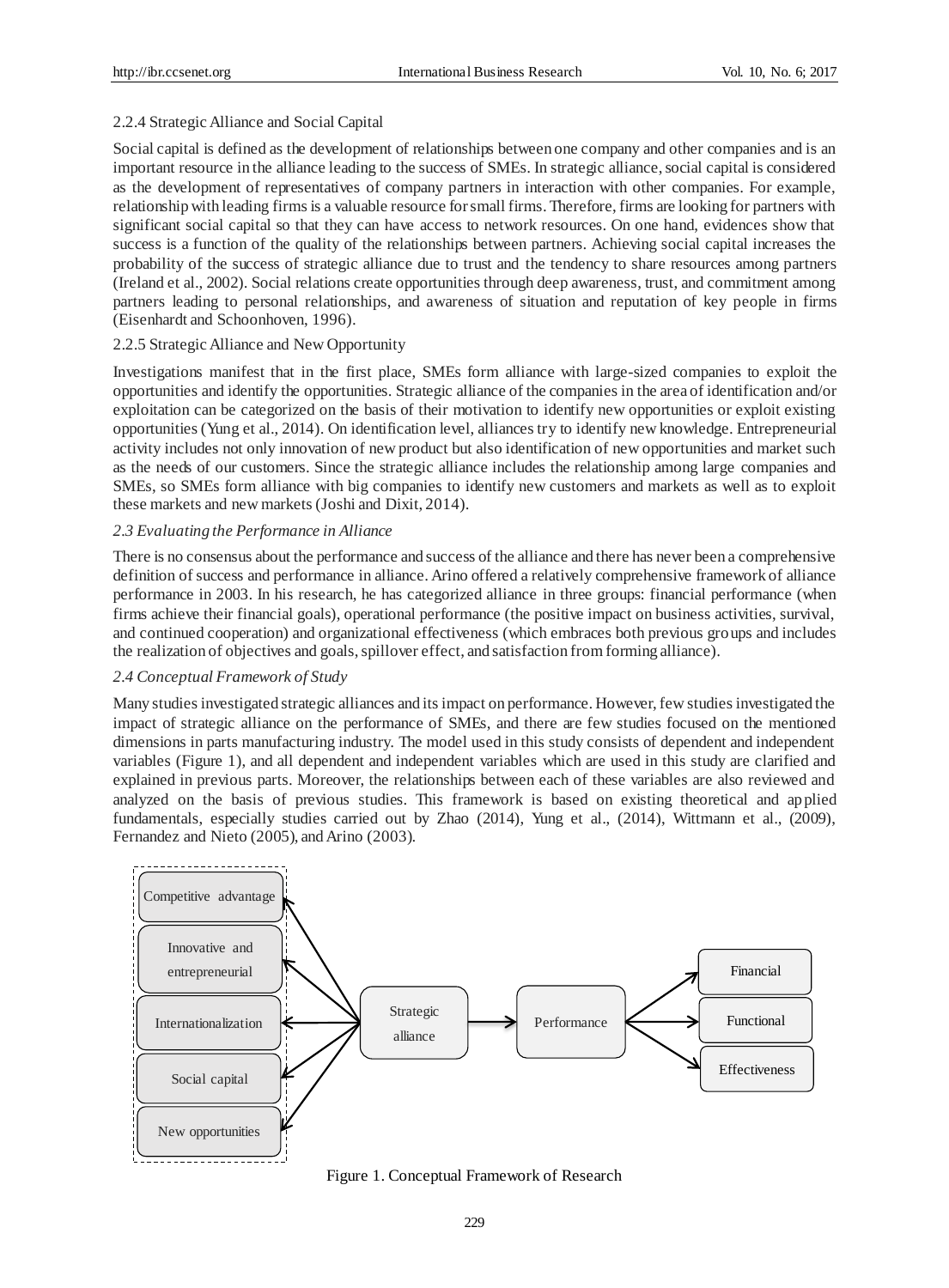Based on the conceptual framework of research, hypotheses are as follows:

Main hypothesis: There is a positive relationship between strategic alliance and the performance of small firms.

Secondary hypothesis (1): There is a positive relationship between competitive advantage and the performance of SMEs.

Secondary hypothesis (2): There is a positive relationship between innovative and entrepreneurial capability and the performance of SMEs.

Secondary hypothesis (3): There is a positive relationship between the internationalization of business and the performance of SMEs.

Secondary hypothesis (4): There is a positive relationship between social capital and the performance of SMEs.

Secondary hypothesis (5): There is a positive relationship between identifying new opportunities and the performance of SMEs.

#### **3. Research Methodology**

This study is based on an applied purpose, data is collected based on a descriptive survey method and the type of collected data is quantitative (collected with a questionnaire). So a questionnaire is used to collect data from people involved in this issue (senior managers working at automotive parts manufacturing segment). Structural equation modeling method with SmartPLS2 approach was used to analyze data and comprehensive examination of conceptual model. This research method is the best tool to analyze data when the relationships between variables are complex, the sample size is small, and the distribution of the data is not normal (Diamantopoulos et al., 2012). Structural equation modeling is consisted of two parts of measurement and structural model and model variables are classified in two categories of observable and latent variables; latent variables are also used at different levels. In this study, there are two latent variables on the first level, 8 latent variables on the second level (that are in the same size as the variables on the first level), and 44 observable variables (questions of the questionnaire) (Table 2).

Table 1. Latent variables on the first and second level and observable variables

| Latent variables on the first<br>level | Latent variables on the second level (dimensions) | The number of observable<br>variables (questions) |
|----------------------------------------|---------------------------------------------------|---------------------------------------------------|
|                                        | Competitive advantage                             | 14                                                |
|                                        | Entrepreneurial capability                        |                                                   |
| Strategic alliance                     | Social capital                                    |                                                   |
|                                        | Internationalization of business                  |                                                   |
|                                        | Identifying new opportunities                     | 6                                                 |
|                                        | Financial                                         |                                                   |
| Performance                            | Functional                                        |                                                   |
|                                        | Organizational effectiveness                      |                                                   |

Automotive parts manufacturing SMEs in 9 sections (body, decorators, polymers, mechanisms and standards, main engines, accessories, electrical, powertrain, suspension and brakes) are the statistical population of this study and primarily have strategic alliance, and secondly, the number of their employees is less than 250. The population of this study contained all of experts that worked in two greatest auto part manufacturers of Iran. The number of these experts estimated about 1300 people. Sample size had to be gained from this population. For this purpose the Cochran formula for limited population have used as below:

$$
n = \frac{N\left(Z_{\frac{\alpha}{2}}^2\right)pq}{(N-1)d^2 + \left(Z_{\frac{\alpha}{2}}^2\right)pq}
$$

Where

n=statistical sample size;

N=statistical population size which is 1300 people in this study;

P=the ratio of the trait in the statistical population. Here variance is considered to be at the maximum level and hence  $p=0.5$ .

q or 1-p= The ratio of the absence of a trait in the statistical population. Since here p=0.5, then  $q=1$ -p=0.5.

Z=considering that in this study the significant level equals 0.95, then Z=1.96.

d=desired possible accuracy which is considered to be 0.05 in the present study.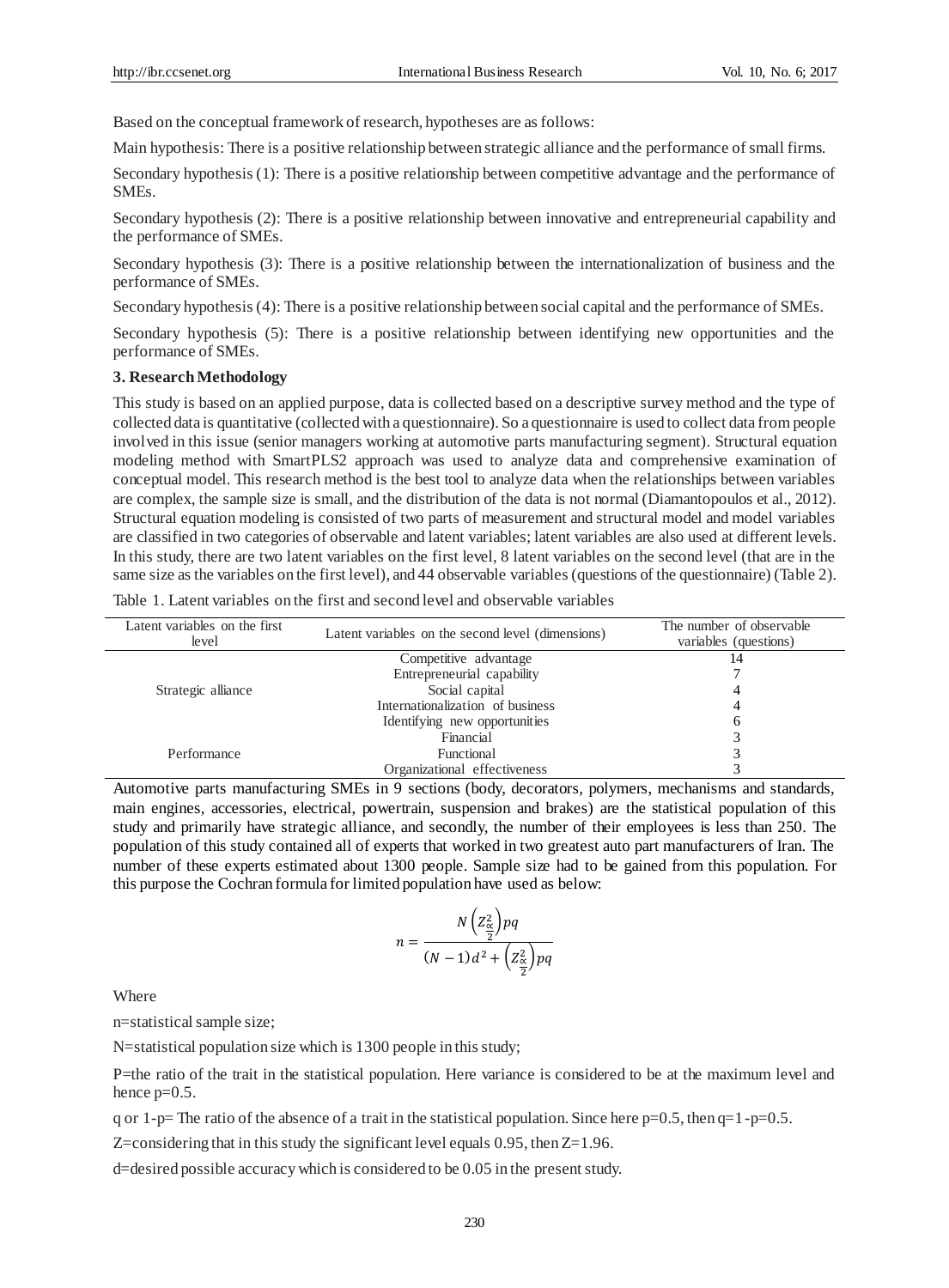$$
n = \frac{1300(1.96)^{2}0.5 * 0.5}{(1300 - 1)(.05)^{2} + (1.96)^{2}0.5 * 0.5} = 384
$$

According to Cochran formula, the sample size is calculated to be 384 people and to make sure that sufficient questionnaires would be collected, 400 questionnaires were distributed. Eventually, 385 questionnaires were collected and analyzed.

#### *3.1 Validity*

The validity of the questionnaire is examined through convergent and divergent validity specific to structural equation modeling. At this point, AVE (Average Variance Extracted) criterion is used to assess the convergent validity, and results are shown in Table 2:

|  | Table 2. Convergent validity of research variables |  |  |  |
|--|----------------------------------------------------|--|--|--|
|--|----------------------------------------------------|--|--|--|

| variables  | Competitive<br>advantage         | Entrepreneurial<br>capability                                                                               | Social<br>capital              |                                    | Internationalization<br>of business | Identifying<br>new<br>opportunities    | Financial                                          |            | Functional        | Organizational<br>effectiveness |
|------------|----------------------------------|-------------------------------------------------------------------------------------------------------------|--------------------------------|------------------------------------|-------------------------------------|----------------------------------------|----------------------------------------------------|------------|-------------------|---------------------------------|
| <b>AVE</b> | 0.510                            | 0.525                                                                                                       | 0.790                          |                                    | 0.605                               | 0.558                                  | 0.687                                              |            | 0.651             | 0.715                           |
| validity)  |                                  | Table 3. The matrix to compare the square root of AVE and correlation coefficients of structures (divergent |                                |                                    |                                     |                                        |                                                    |            |                   |                                 |
|            | Variables                        |                                                                                                             | ial capability<br>Entrepreneur | effectiveness<br>Organization<br>≌ | Financial                           | Internationa<br>ization of<br>business | opportunities<br>Identify<br>new<br>$\mathbb{u}_8$ | Functional | capital<br>Social | Competitive<br>advantage        |
|            | Entrepreneurial capability       |                                                                                                             | 0.724                          |                                    |                                     |                                        |                                                    |            |                   |                                 |
|            | Organizational effectiveness     |                                                                                                             | 0.612                          | 0.846                              |                                     |                                        |                                                    |            |                   |                                 |
|            | Financial                        |                                                                                                             | 0.591                          | 0.509                              | 0.832                               |                                        |                                                    |            |                   |                                 |
|            | Internationalization of business |                                                                                                             | 0.615                          | 0.471                              | 0.457                               | 0.889                                  |                                                    |            |                   |                                 |
|            | Identifying new opportunities    |                                                                                                             | 0.406                          | 0.656                              | 0.403                               | 0.352                                  | 0.806                                              |            |                   |                                 |
|            | Functional                       |                                                                                                             | 0.661                          | 0.626                              | 0.782                               | 0.543                                  | 0.554                                              | 0.747      |                   |                                 |
|            | Social capital                   |                                                                                                             | 0.579                          | 0.581                              | 0.456                               | 0.461                                  | 0.480                                              | 0.598      | 0778              |                                 |
|            | Competitive advantage            |                                                                                                             | 0.662                          | 0.460                              | 0.401                               | 0.641                                  | 0.387                                              | 0.534      | 0.601             | 0.663                           |

Approved value for the AVE is 0.5 (Fornell and Larcker, 1981). As shown in Table 3, the values of all variables are more than 0.5; therefore, convergent validity of research variables is approved. For divergent validity, a comparison is made between the difference of the indices of a structure and those of other structures in model. This is done through comparing the square root of AVE of each structure and the correlation coefficient of structures. As you can see in the following matrix (Table 4), the values of the main diagonal of the matrix (the square root of AVE coefficients of each structure) are more than the values which are located lower and upper the main diagonal (the correlation coefficients between each structure and other structures) which indicates that the divergent validity of structures is approved.

#### *3.2 Reliability*

PLS approach is used to examine the reliability of the questionnaire. The reliability of the questionnaire is measured on the basis of two criteria, Cronbach's alpha and Composite Reliability (CR). Regarding the first and second criteria, the value of Cronbach's alpha and the coefficient of composite reliability must be higher than 0.7 so that the reliability is approved (Fornell and Larcker, 1981; Cronbach, 1951). In this study, the results of the first two criteria of reliability are presented in Table 4 and clearly the results indicate that the reliability is approved for this study.

|  | Table 4. Criteria for convergent reliability/validity of research variables |  |  |
|--|-----------------------------------------------------------------------------|--|--|
|  |                                                                             |  |  |

| Variables on the first level | Variables on the second level    | Cronbach's<br>alpha | Coefficient of Composite<br>Reliability<br>(CR) |
|------------------------------|----------------------------------|---------------------|-------------------------------------------------|
|                              | Competitive advantage            | 0.901               | 0.916                                           |
|                              | Entrepreneurial capability       | 0.849               | 0.885                                           |
| Strategic alliance           | Social capital                   | 0.911               | 0.938                                           |
|                              | Internationalization of business | 0.782               | 0.860                                           |
|                              | Identifying new opportunities    | 0.842               | 0.883                                           |
|                              | Financial                        | 0.746               | 0.863                                           |
| Performance                  | Functional                       | 0.731               | 0.848                                           |
|                              | Organizational effectiveness     | 0.801               | 0.883                                           |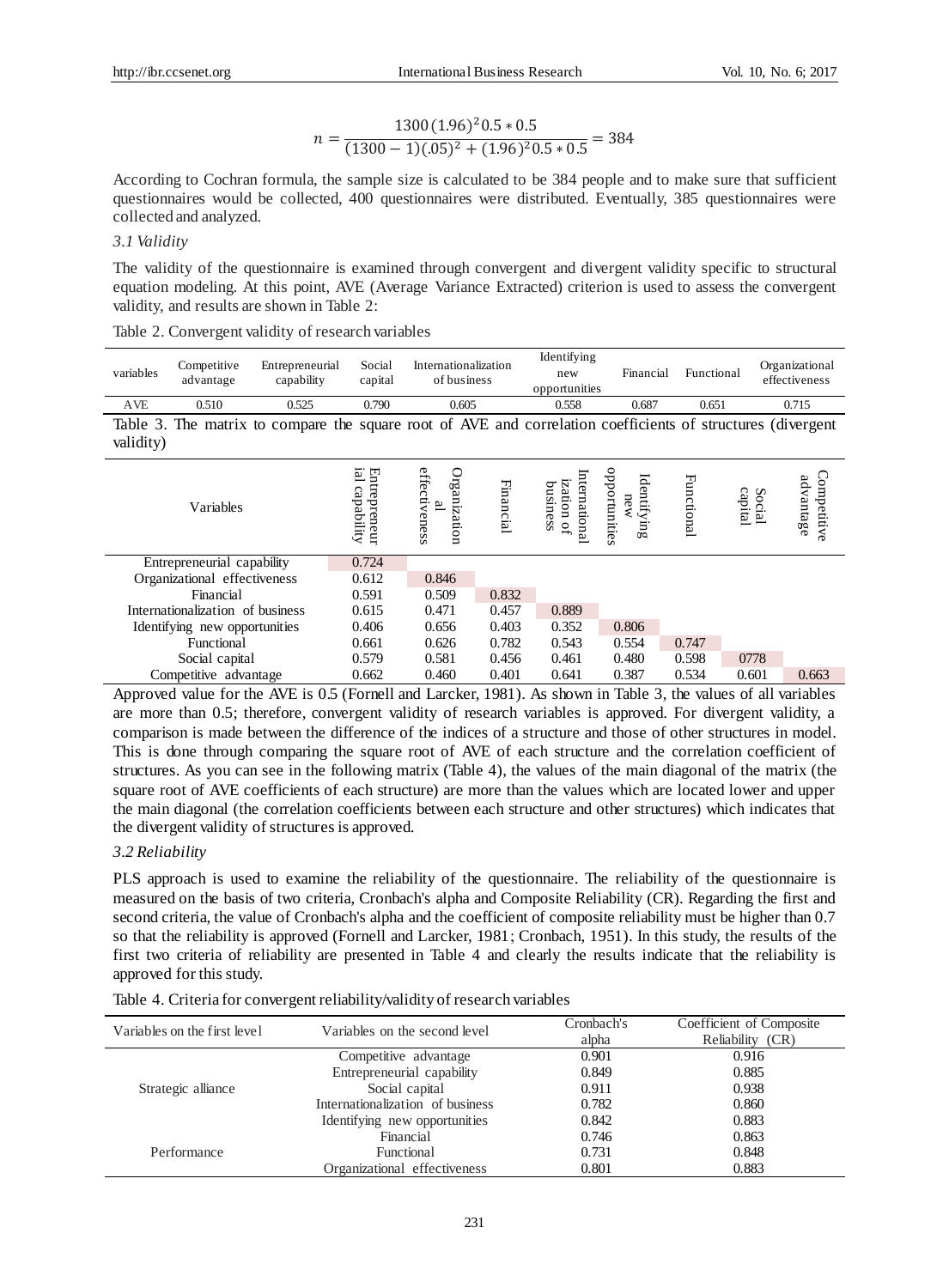#### **4. Research Hypotheses Analysis**



Figure 2. The output of software for conceptual model (standardized coefficients)



Figure 3. The output of software for conceptual model (significant)

Output of SMART PLS 2 software on the main hypothesis indicates that the significant coefficient of this path (11.625) is more than 1.96; therefore, the impact of strategic alliances on the performance of SMEs is approved at 95 percent confidence level. Moreover, the other output of software includes standardized coefficients indicating that strategic alliance variable explains 68% of performance changes. Outputs of software for secondary hypotheses are mentioned in Table 5.

|  | Table 5. Significant coefficients and standard of secondary research hypotheses |  |  |  |
|--|---------------------------------------------------------------------------------|--|--|--|
|  |                                                                                 |  |  |  |

| Secondary hypotheses                                 | Standard coefficient | Significant coefficient | Result    |
|------------------------------------------------------|----------------------|-------------------------|-----------|
| Competitive advantage $\rightarrow$ performance      | 0.503                | 6.589                   | Confirmed |
| Entrepreneurial capability $\rightarrow$ performance | 0.650                | 10.481                  | Confirmed |
| Internationalization $\rightarrow$ performance       | 0.515                | 6.957                   | Confirmed |
| Social capital $\rightarrow$ performance             | 0.617                | 10.668                  | Confirmed |
| New opportunity $\rightarrow$ performance            | 0784                 | 22.042                  | Confirmed |

#### **5. Discussion and Conclusion**

This study investigates the effect of strategic alliance on the performance of SMEs in an analytical framework. The findings of this study confirm that there is a significant positive relationship between strategic alliance and the performance of SMEs.

The first findings suggest that the impact of new opportunities on the success and performance of SMEs is 78% which is the most, and businesses form alliance and cooperate with large-sized automotive parts manufacturers looking for opportunities including new market, new product, and new cooperation opportunities. These findings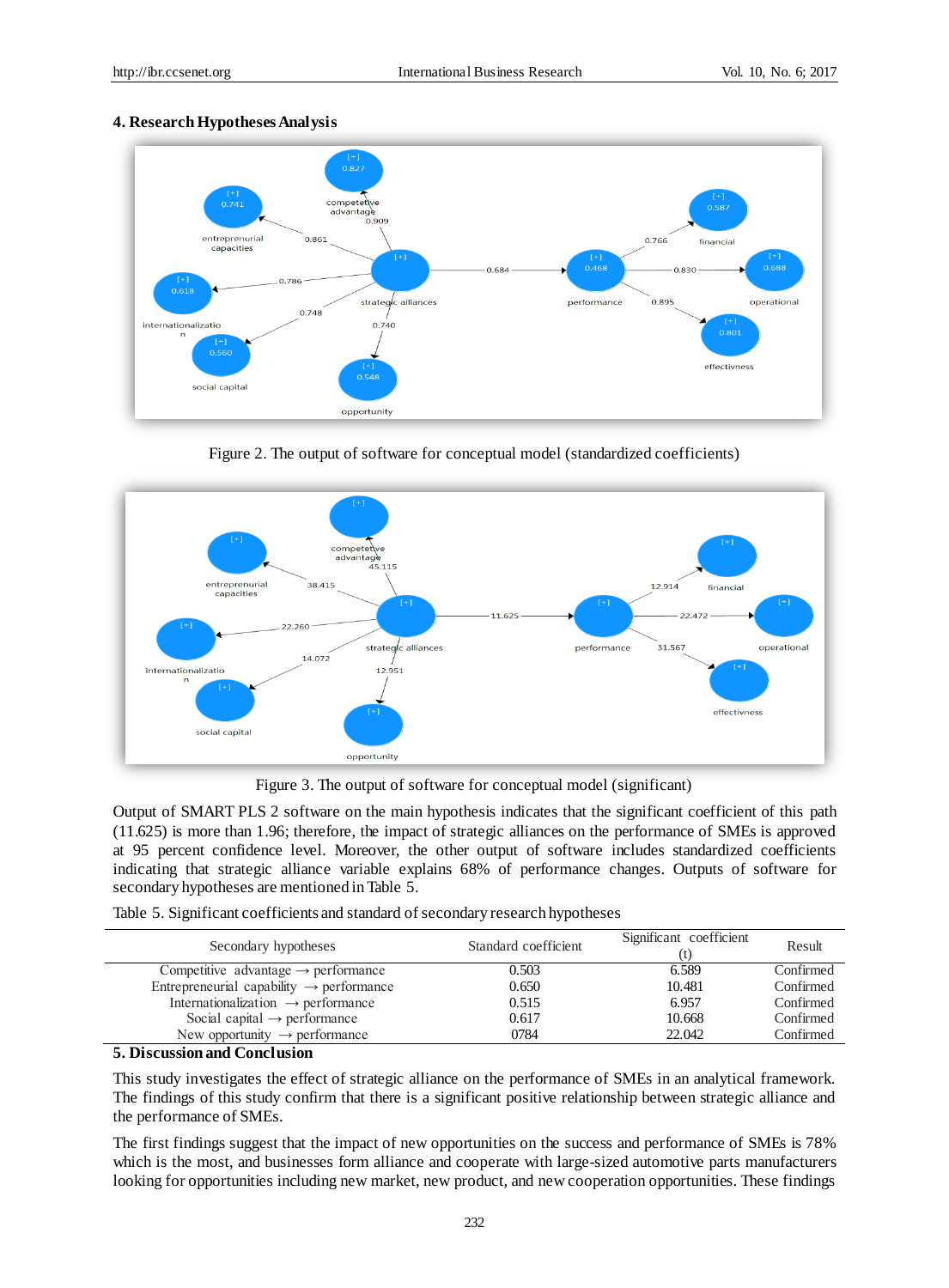are in accordance with previous findings. Yung et al. (2014) used a panel method to review the cooperation between SMEs and large companies in Biotech industry and concluded that identifying new opportunities through cooperation is one reason for SMEs to cooperate with large companies. Furthermore, Stettner & Lavie (2014) investigated the reasons why companies form strategic alliance. This study was conducted among 190 companies using software with the help of a questionnaire as research instrument and eventually came to the conclusion that one of the aspects of strategic alliances to manufacturers is to identify new opportunities through knowledge acquisition.

In addition, the second finding suggests that the impact of innovative and entrepreneurial capability on the performance of SMEs is 65 percent which is positive and significant. As the findings show businesses select alliance as a strategic option to achieve more ideas, strengthen their (managerial, productive) capabilities, and strengthen their risk taking ability. Franco and Hesse (2013) conducted their study using a questionnaire among 89 Portuguese companies and finally concluded that factors such as financial resources, as well as innovative and collective capability are the cause to enter to and participate in alliance. Similarly, Zhao (2014) reviewed respective literature, and proposed an integrated model and came into this conclusion that SMEs form alliance with large firms to strengthen entrepreneurial and innovative capability.

The third findings manifest that social capital is also one dimension of alliance and has a direct and significant relationship (62 percent) with the performance of SMEs. The results of this study reveal that SMEs form alliance to develop network resources and communication and form quality relationships based on trust. These findings are compatible with the findings of previous studies. Wittmann et al. (2009) examined the impact of strategic alliance on business success among 230 firms using a questionnaire; eventually the results showed that strengthening social capital is one dimension of alliance which is achieved through a partnership based on trust, commitment and good communication and leads to the superior financial performance of the business. Moreover, Ireland et al. (2002) and Eisenhardt and Schoonhoven (1996) revealed that achieving social capital increases the likelihood of the success of strategic alliance.

The fourth findings of this study indicate that internationalization of business is one aspect of strategic alliance and has direct and significant relationship with performance and explains 52% of performance changes. Alliance allows small firms to get familiar with (tastes, standards of) foreign market and as the result of this collaboration, businesses enter international market either directly through creating products or indirectly through intermediate products. Leiblein and Reuer (2004) and Fernandez and Nieto (2005) also examined 101 manufacturing company and came to the conclusion that internationalization of business through increased sales and increased international experience is one of the important aspects of the formation of alliance, and increases the likelihood of the success of entrepreneurial and family businesses.

Finally, the fifth findings also indicate that competitive advantage explains about 50 percent of the performance of business. Again, these findings are in line with the findings of previous studies. Street and Cameron (2007) examined 218 articles published during 1990-2002 using meta-analysis and concluded that strengthening competitive advantage through increasing competitive awareness, knowledge, having access to tangible and intangible resources, flexibility, marketing benefits and so on is one of important dimensions of the alliance of small firms with other firms. Moreover, Zhao (2014), Ireland et al. (2002), and Wittmann et al. (2009) claimed that strengthening competitive advantage is one important dimension resulting from forming alliance.

#### **References**

- Arino, A. M. (2003). Measures of strategic alliance performance: An analysis of construct validity. *Journal of international Business studies, 34*(1), 66-79. https://doi.org/10.1057/palgrave.jibs.8400005
- Baker, W. E., Grinstein, A., & Harmancioglu, N. (2015). Whose Innovation Performance Benefits More from External Networks: Entrepreneurial or Conservative Firms? *Journal of Product Innovation Management.*
- Bronder, C., & Pritzl, R. (1992). Developing strategic alliances: a conceptual framework for successful co-operation. *European Management Journal, 10*(4), 412-421. https://doi.org/10.1016/0263-2373(92)90005-O
- Companys, Y. E., & McMullen, J. S. (2007). Strategic entrepreneurs at work: the nature, discovery, and exploitation of entrepreneurial opportunities. *Small Business Economics, 28*(4), 301-322. https://doi.org/10.1007/s11187-006-9034-x
- Cronbach, L. J. (1951). Coefficient alpha and the internal structure of tests. *Psychometrika, 16*(3), 297-334. https://doi.org/10.1007/BF02310555

Diamantopoulos, A., Sarstedt, M., Fuchs, C., Wilczynski, P., & Kaiser, S. (2012). Guidelines for choosing between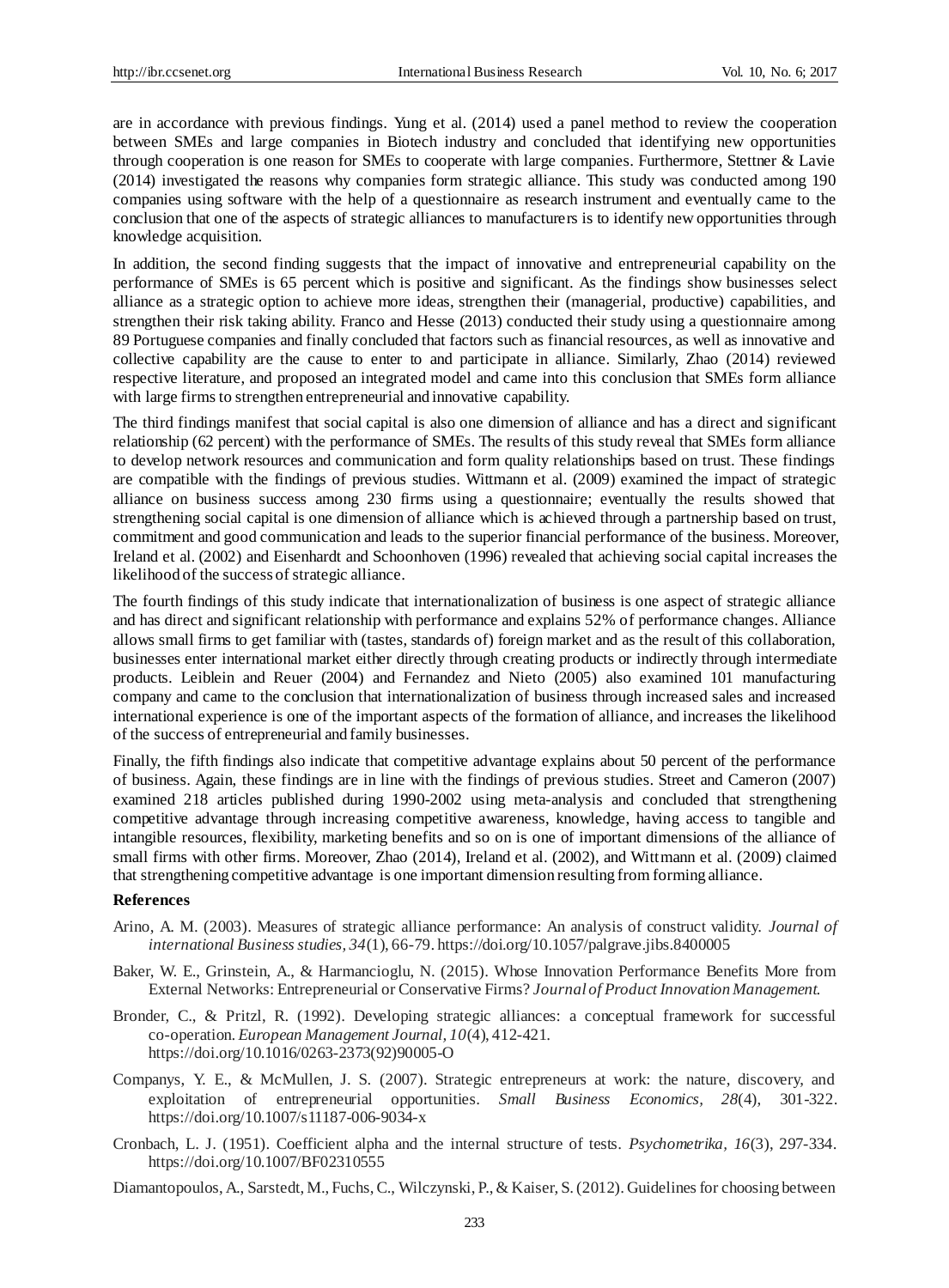multi-item and single-item scales for construct measurement: a predictive validity perspective. *Journal of the Academy of Marketing Science, 40*(3), 434-449. https://doi.org/10.1007/s11747-011-0300-3

- Dyer, J. H., & Singh, H. (1998). The relational view: Cooperative strategy and sources of inter-organizational competitive advantage. *Academy of management review, 23*(4), 660-679.
- Eisenhardt, K. M., & Schoonhoven, C. B. (1996). Resource-based view of strategic alliance formation: Strategic social effects in entrepreneurial firms. *Organization Science*, 7(2), 136-150. https://doi.org/10.1287/orsc.7.2.136
- Etemad, H., Wright, R. W., & Dana, L. P. (2001). Symbiotic international business networks: collaboration between small and large firms. *Thunderbird International Business Review, 43*(4), 481-499. https://doi.org/10.1002/tie.1009
- Fernández, Z., & Nieto, M. J. (2005). Internationalization strategy of small and medium-sized family businesses: Some influential factors. *Family Business Review, 18*(1), 77-89. https://doi.org/10.1111/j.1741-6248.2005.00031.x
- Fornell, C., & Larcker, D. F. (1981). Evaluating structural equation models with unobservable variables and measurement error. *Journal of marketing research,* 39-50. https://doi.org/10.2307/3151312
- Franco, M., & Haase, H. (2013). Firm resources and entrepreneurial orientation as determinants for collaborative entrepreneurship. *Management Decision, 51*(3), 680-696. https://doi.org/10.1108/00251741311309724
- Genç, N., Alayoğlu, N., & İyigün, N. Ö. (2012). A Conceptual Model Proposal for Determinants, Form, Functions and Structure Choice in Strategic Alliances. *Procedia-Social and Behavioral Sciences, 58,* 1594-1600. https://doi.org/10.1016/j.sbspro.2012.09.1146
- Hoskisson, R. E., Covin, J., Volberda, H. W., & Johnson, R. A. (2011). Revitalizing entrepreneurship: The search for new research opportunities. *Journal of Management Studies, 48*(6), 1141-1168. https://doi.org/10.1111/j.1467-6486.2010.00997.x
- Hung, S. C., Hung, S. W., & Lin, M. J. J. (2015). Are alliances a panacea for SMEs? The achievement of competitive priorities and firm performance. *Total Quality Management & Business Excellence, 26*(1-2), 190-202. https://doi.org/10.1080/14783363.2014.927133
- Hyder, A. S., & Abraha, D. (2004). Product and skills development in small-and medium-sized high-tech firms through international strategic alliances. *Singapore Management Review, 26*(2), 1-24.
- Ireland, R. D., Hitt, M. A., & Vaidyanath, D. (2002). Alliance management as a source of competitive advantage. *Journal of management, 28*(3), 413-446. https://doi.org/10.1177/014920630202800308
- Jeje, K. (2014). Motives behind Strategic Alliance Formation among Medium-Sized Manufacturing Firms in Tanzania. *Journal of Management and Strategy, 5*(3), 76. https://doi.org/10.5430/jms.v5n3p76
- Joshi, M., & Dixit, S. (2014). Entrepreneurial Opportunity Recognition and Orientation via Strategic Alliance: A Case Study of RTAP. Available at SSRN 2538370. https://doi.org/10.2139/ssrn.2538370
- Koza, M., & Lewin, A. (2000). Managing partnerships and strategic alliances: raising the odds of success. *European Management Journal, 18*(2), 146-151. https://doi.org/10.1016/S0263-2373(99)00086-9
- Leiblein, M. J., & Reuer, J. J. (2004). Building a foreign sales base: the roles of capabilities and alliances for entrepreneurial firms. *Journal of business venturing*, *19*(2), 285-307. https://doi.org/10.1016/S0883-9026(03)00031-4
- Lew, Y. K., & Sinkovics, R. R. (2013). Crossing borders and industry sectors: behavioral governance in strategic alliances and product innovation for competitive advantage. *Long Range Planning, 46*(1), 13-38. https://doi.org/10.1016/j.lrp.2012.09.006
- Rothaermel, F. T., & Deeds, D. L. (2004). Exploration and exploitation alliances in biotechnology: a system of new product development. *Strategic management journal, 25*(3), 201-221. https://doi.org/10.1002/smj.376
- Stettner, U., & Lavie, D. (2014). Ambidexterity under scrutiny: Exploration and exploitation via internal organization, alliances, and acquisitions. *Strategic management journal, 35*(13), 1903-1929. https://doi.org/10.1002/smj.2195
- Street, C. T., & Cameron, A. F. (2007). External relationships and the small business: A review of small business alliance and network research. *Journal of Small Business Management, 45*(2), 239-266. https://doi.org/10.1111/j.1540-627X.2007.00211.x